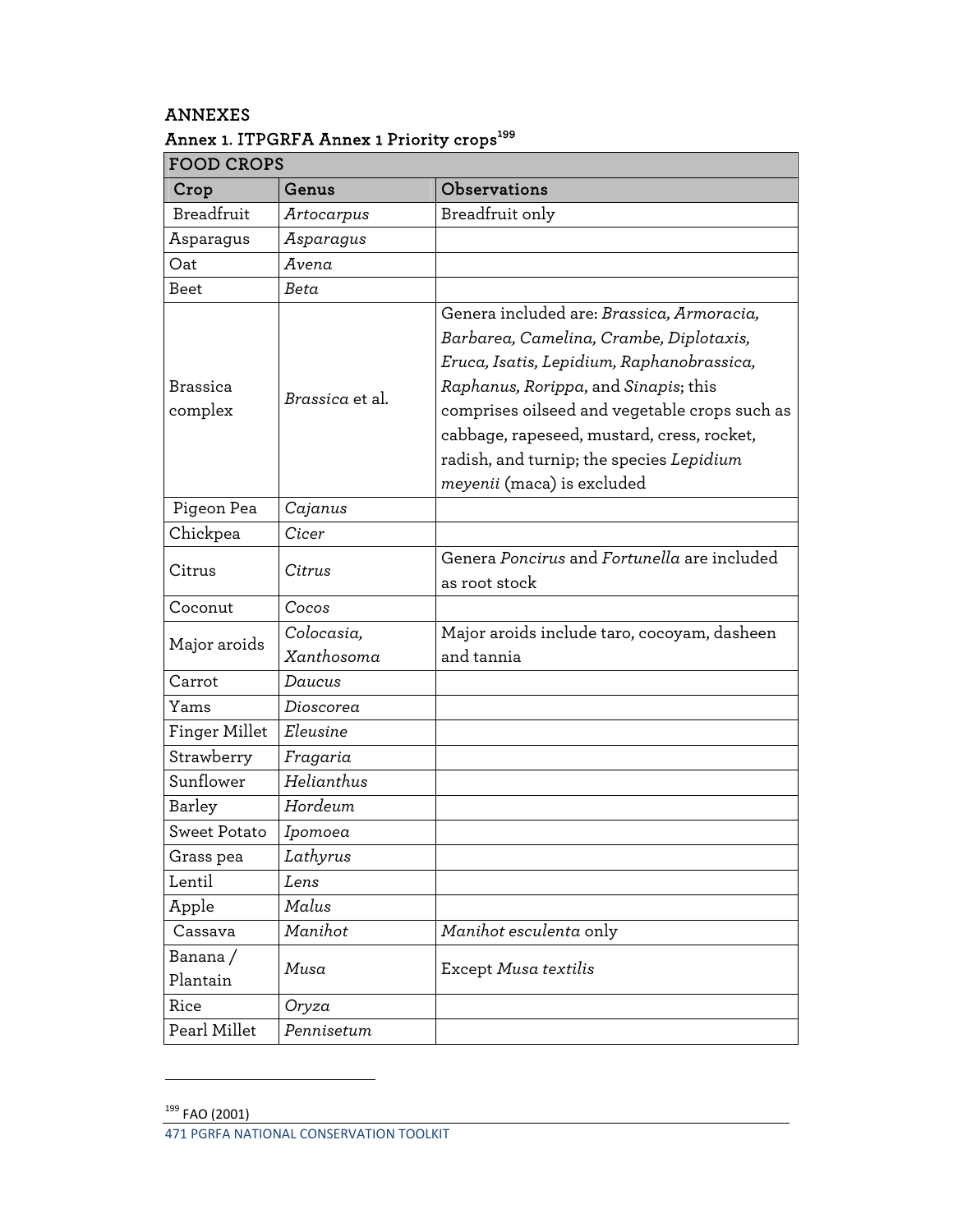| FOOD CROPS    |                        |                                                                 |  |  |
|---------------|------------------------|-----------------------------------------------------------------|--|--|
| Crop          | Genus                  | Observations                                                    |  |  |
| Beans         | Phaseolus              | Except Phaseolus polyanthus                                     |  |  |
| Pea           | Pisum                  |                                                                 |  |  |
| Rye           | Secale                 |                                                                 |  |  |
| Potato        | Solanum.               | Section tuberosa included, except Solanum<br>phureja            |  |  |
| Eggplant      | Solanum                | Section melongena included                                      |  |  |
| Sorghum       | Sorghum                |                                                                 |  |  |
| Triticale     | Triticosecale          |                                                                 |  |  |
| Wheat         | <i>Triticum</i> et al. | Including Agropyron, Elymus, and Secale                         |  |  |
| Faba Bean /   | Vicia                  |                                                                 |  |  |
| Vetch         |                        |                                                                 |  |  |
| Cowpea et al. | Vigna                  |                                                                 |  |  |
| Maize         | Zea                    | Excluding Zea perennis, Zea diploperennis,<br>and Zea luxurians |  |  |

| <b>FORAGE CROPS</b>  |                                                            |  |
|----------------------|------------------------------------------------------------|--|
| Genera               | <b>Species</b>                                             |  |
| LEGUME FORAGES       |                                                            |  |
| Astragalus           | chinensis, cicer, arenarius                                |  |
| Canavalia            | ensiformis                                                 |  |
| Coronilla            | varia                                                      |  |
| Hedysarum            | coronarium                                                 |  |
| Lathyrus             | cicera, ciliolatus, hirsutus, ochrus, odoratus, sativus    |  |
| Lespedeza            | cuneata, striata, stipulacea                               |  |
| Lotus                | corniculatus, subbiflorus, uliginosus                      |  |
| Lupinus              | albus, angustifolius, luteus                               |  |
| Medicago             | arborea, falcata, sativa, scutellata, rigidula, truncatula |  |
| Melilotus            | albus, officinalis                                         |  |
| Onobrychis           | viciifolia                                                 |  |
| Ornithopus           | sativus                                                    |  |
| Prosopis             | affinis, alba, chilensis, nigra, pallida                   |  |
| Pueraria             | phaseoloides                                               |  |
|                      | alexandrinum, alpestre, ambiguum, angustifolium, arvense,  |  |
| Trifolium            | agrocicerum, hybridum, incarnatum, pratense, repens,       |  |
|                      | resupinatum, rueppellianum, semipilosum, subterraneum,     |  |
|                      | vesiculosum                                                |  |
| <b>GRASS FORAGES</b> |                                                            |  |
| Andropogon           | gayanus                                                    |  |